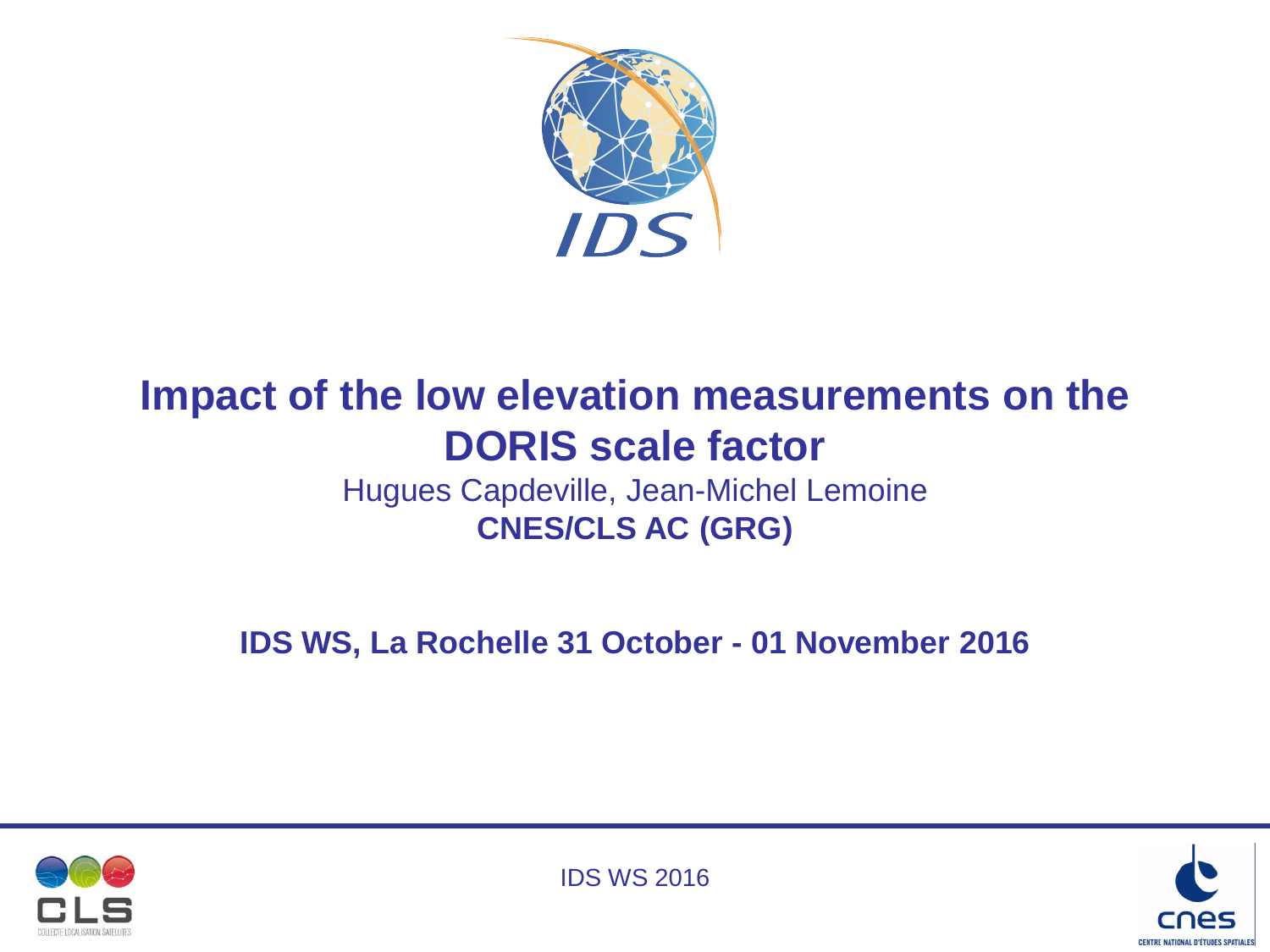**Processing context We analyzed DORIS data with 3.5-day arcs and a cut-off angle of 12°** ITRF2014 configuration All DORIS Satellites **Single satellite and multi-satellite solutions compared to DPOD2008 (computed by CATREF)**

### **GRG scale from single satellite and multi-satellite solutions**



*Some DORIS Analysis Centers observe a jump in the scale factor. Then, the IDS combined solution has also the scale jump.*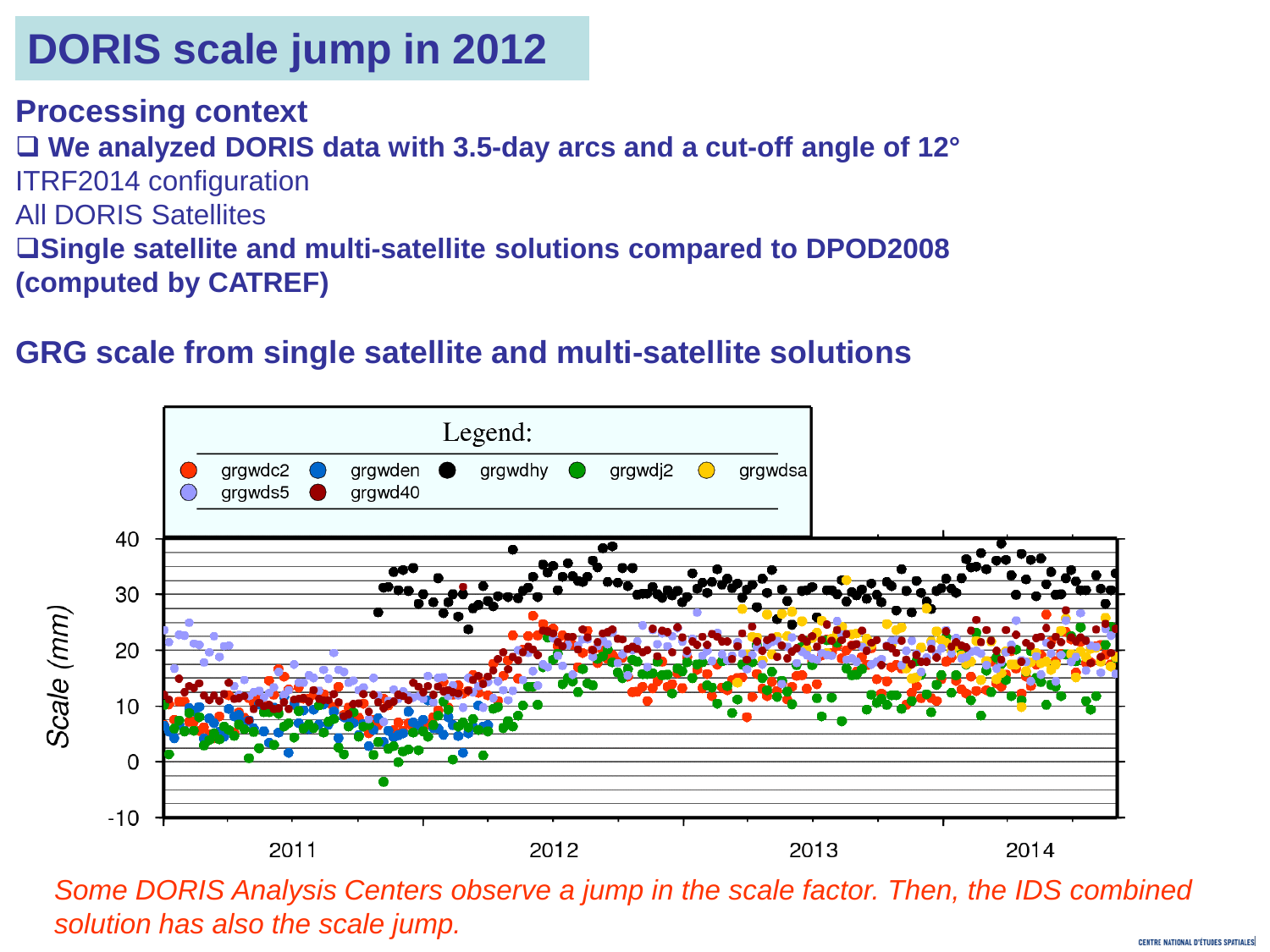### **GRG Scale factor for Jason-2, Cryosat-2, HY-2A solutions from Doris2.2 data and RINEX data**



### **Doris2.2 data case:**

The scale factor increases for Jason-2 and Cryosat-2 solutions and not for HY-2A. HY-2A has a high scale

#### **RINEX data case:**

no scale jump for Jason-2 and Cryosat-2 but the HY-2A scale is still high



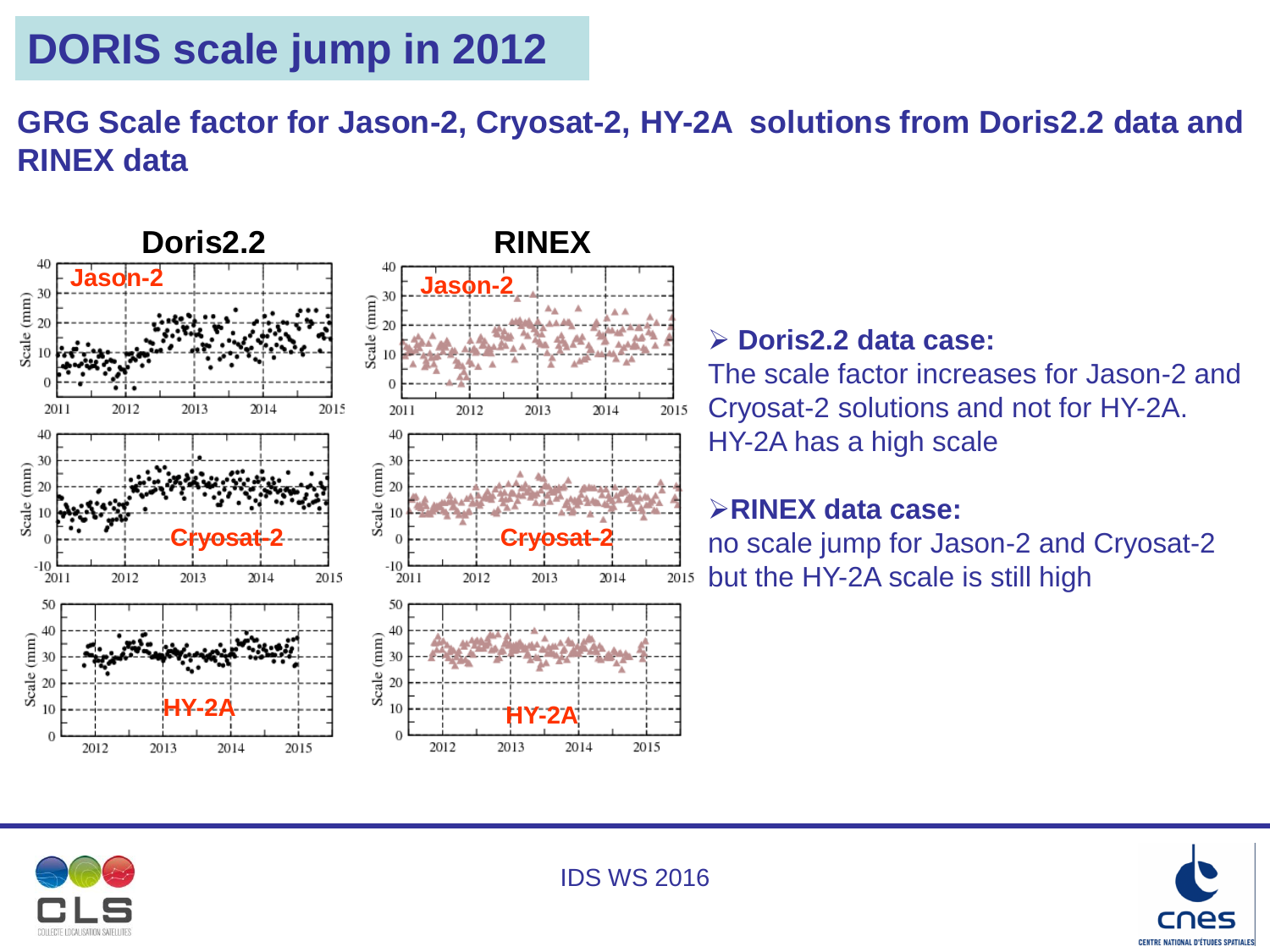### **GRG Scale factor for Jason-2, Cryosat-2, HY-2A and the multi-satellite solutions from doris2.2 data and RINEX data**



#### **Doris2.2 data case:**

the scale increase of the multi-satellite solution is due to the jump not at the same time of the Jason-2 and Cryosat-2 solutions but also of the HY-2A high scale

#### **RINEX data case:**

the jump observed is only due to the contribution of HY-2A

#### **Explanation of the scale factor increase:**

for Jason-2 and Cryosat-2 that could be linked to the change of tropospheric model used by CNES in its POD processing (GDR standards): from CNET (GDR-C) to GPT/GMF (GRD-D).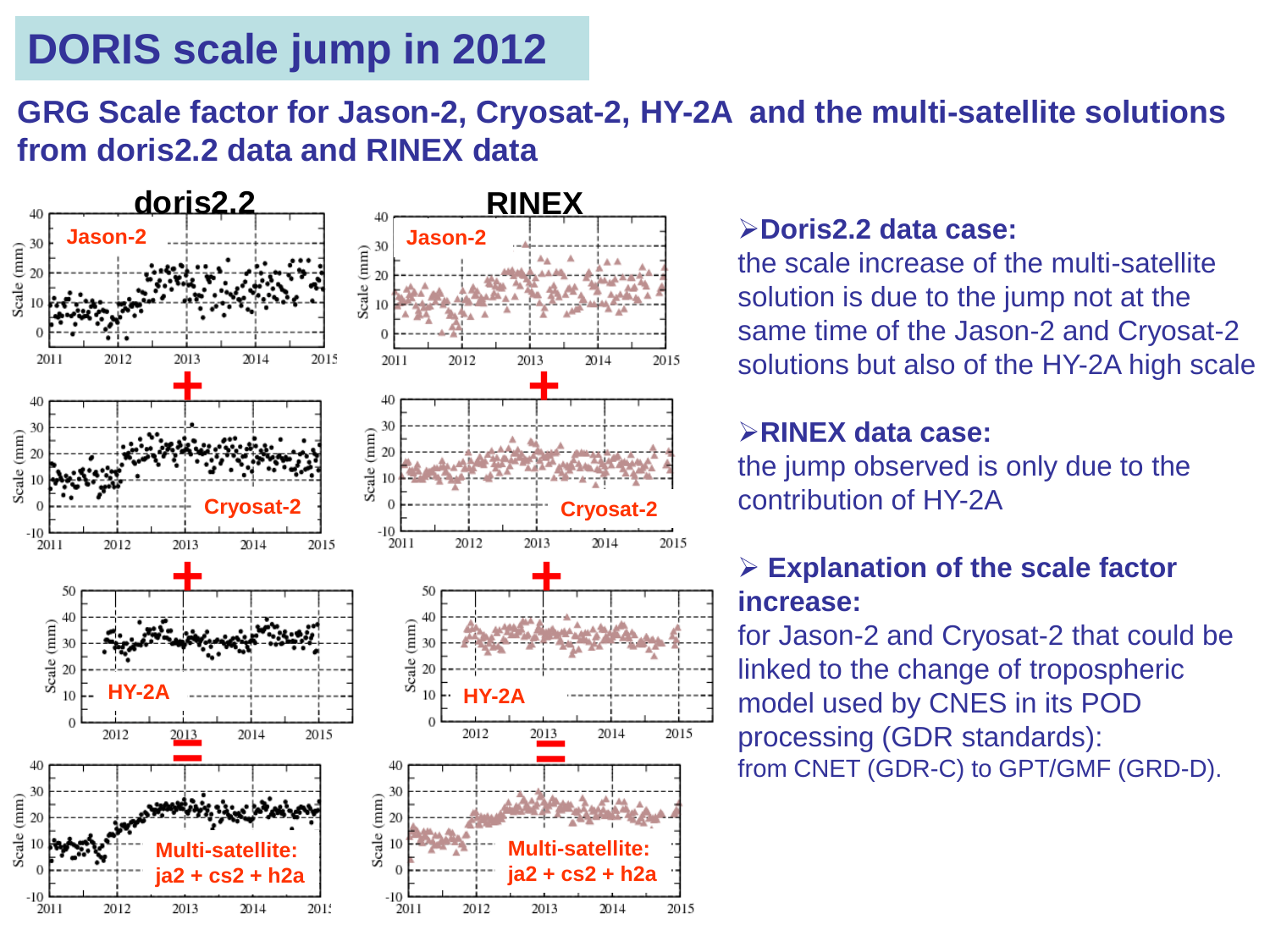**GRG Scale factor for Jason-2, Cryosat-2 and the multi-satellite solutions from Doris2.2 data with CNES POD (in black) and GRG pre-processing (in red)**



 **CNES POD pre-processing (in black):** Scale jump for Jason-2 and Cryosat-2

 **GRG pre-processing (in red)**: The scale jump is removed

 **The increase of the scale factor for Jason-2 and Cryosat-2 is linked to the change of tropospheric model used by CNES in its POD processing (GDR standards): from CNET (GDR-C) to GPT/GMF (GRD-D).**

*Date of change is mission dependent* reduction of the amount of data marked as rejected in the doris2.2 file. Then, an increase of the data used in GRG analysis considered to be good in CNES pre-processing. The larger number of data, especially at low elevation, can be the cause of the change we observe in the scale factor.

**Then, IDS ACs need to do their own pre-processing**



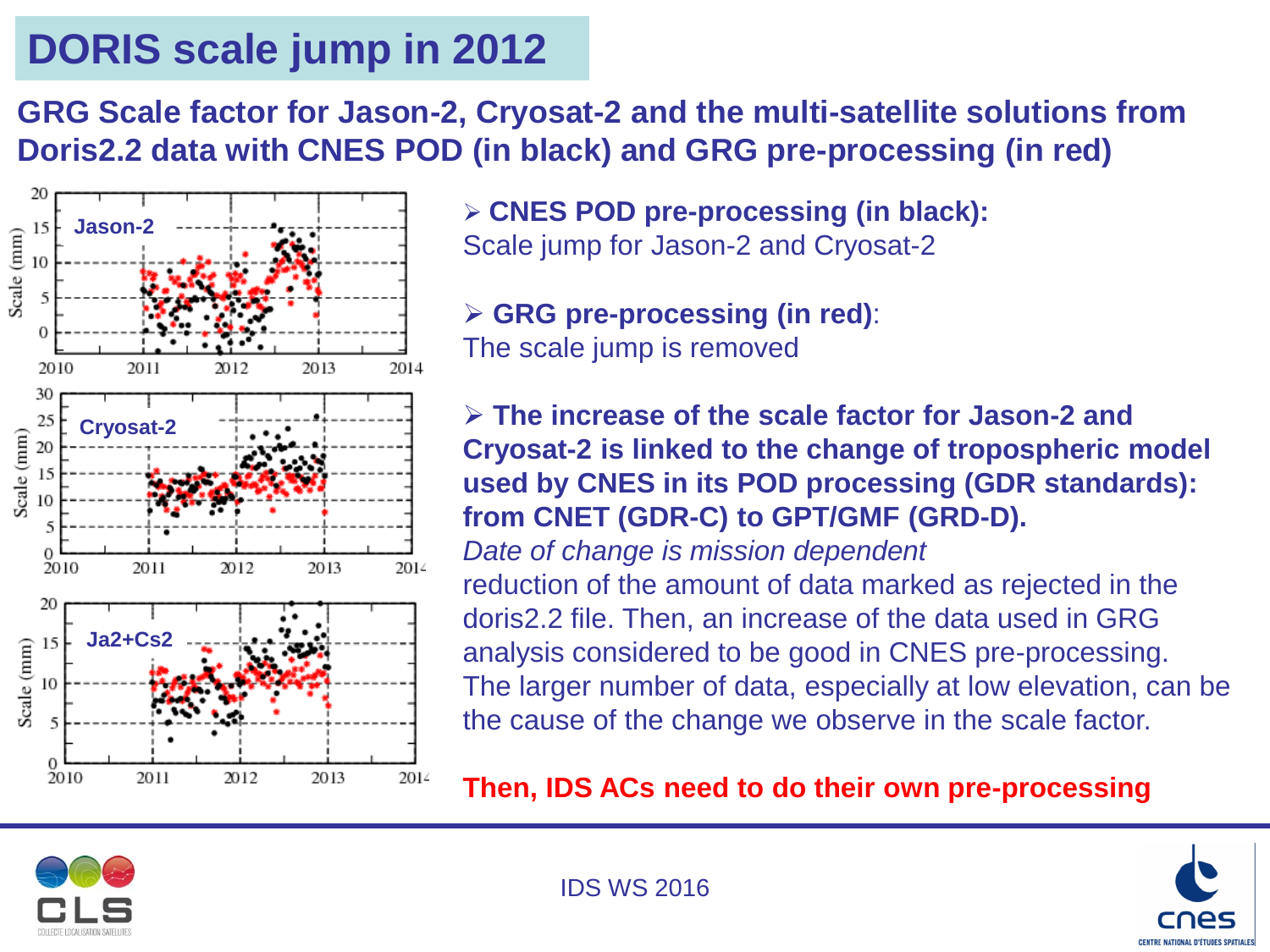## **Impact of the cutoff angle on the DORIS scale factor**

# **Jason-2 Single satellite Solution compared to DPOD2008 computed by CATREF**

(from Jan. 2011 to Jun. 2015) with GMF/GPT Tropospheric model

with cutoff angle of 10° and 20° (without downweighting )



*With an elevation cutoff angle of 20° the scale change in 2012 is significantly reduced The larger number of data, especially at low elevation, is the cause of the change we observe in the scale factor for Jason-2 single-satellite solutions with the doris2.2 dataset*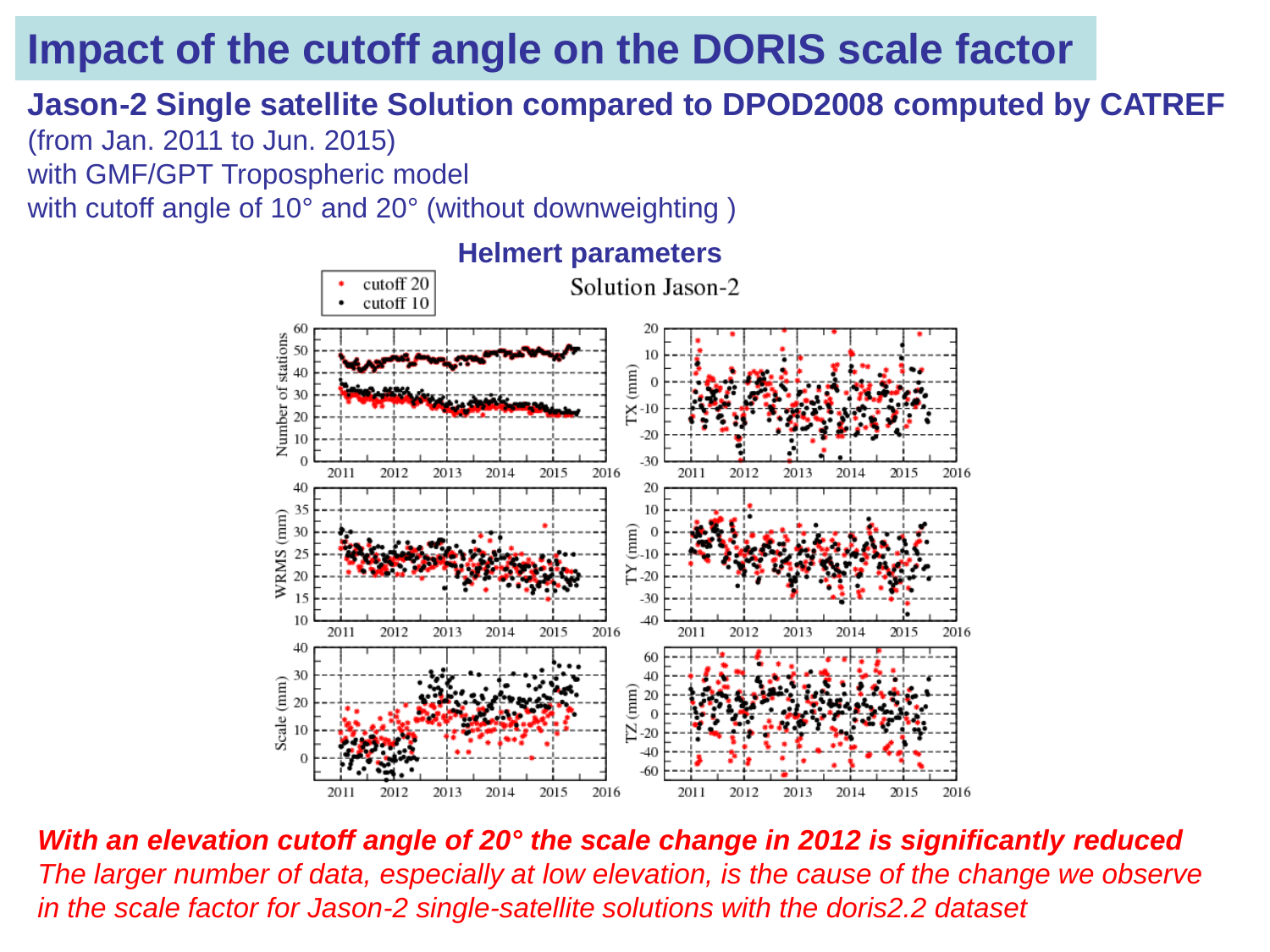## **Impact of the cutoff angle on the DORIS scale factor**

## **Cryosat-2 Single satellite Solution compared to DPOD2008 computed by CATREF**

(from Jan. 2011 to Jun. 2015) with GMF/GPT Tropospheric model

with cutoff angle of 10° and 20° (without downweighting )



*With an elevation cutoff angle of 20° the scale change in 2012 is significantly reduced The larger number of data, especially at low elevation, is the cause of the change we observe in the scale factor for Cryosat-2 single-satellite solutions with the doris2.2 dataset*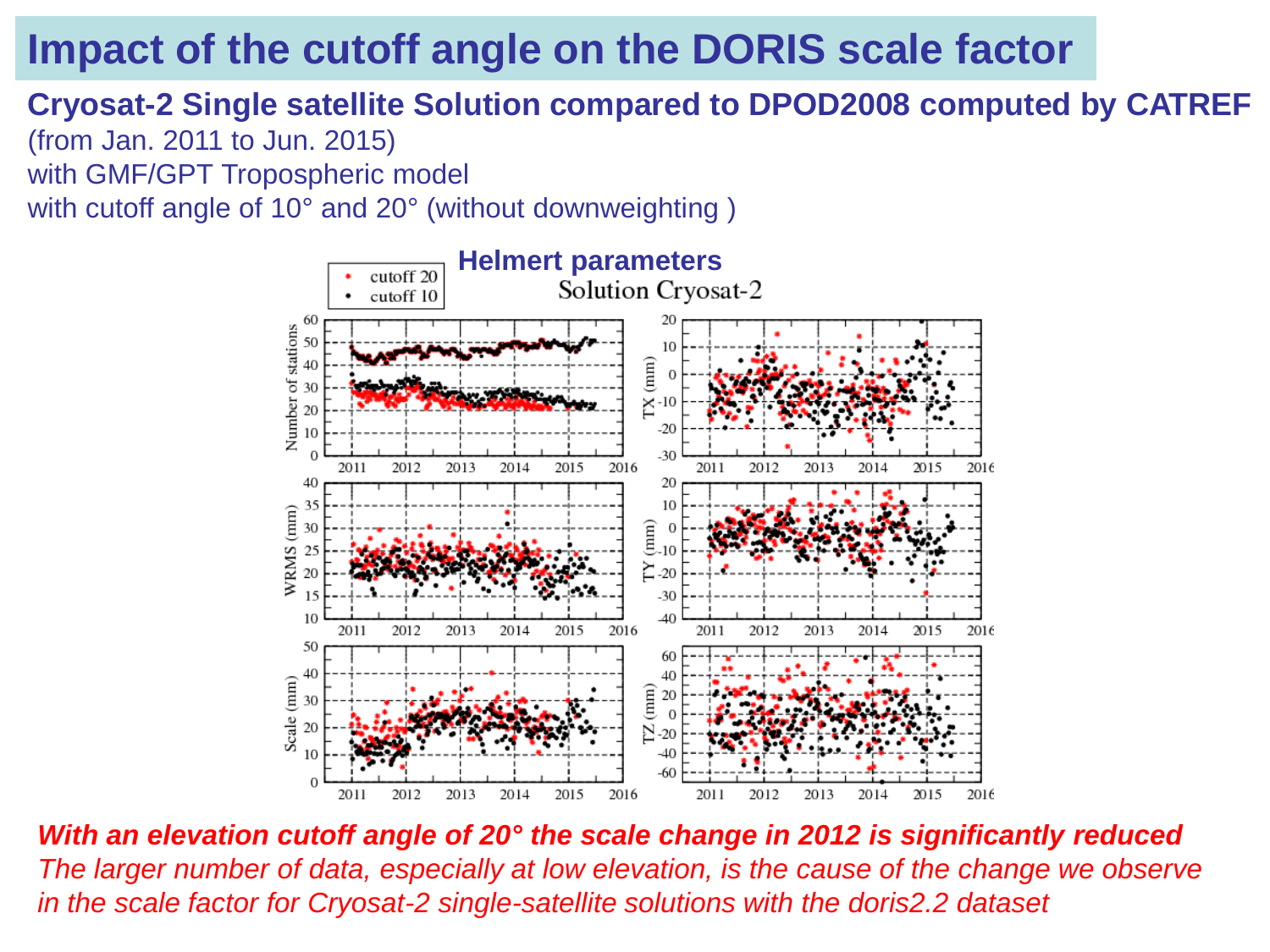## **Impact of the cutoff angle on the station position estimation**

**Single satellite Solution compared to DPOD2008 (computed by CATREF)**

*weeks from Jan. 2011 to Jun. 2015*

**Cryosat-2 solution with cutoff angle of 10° and 20° (without downweighting)**



*The impact of the cutoff angle is not important*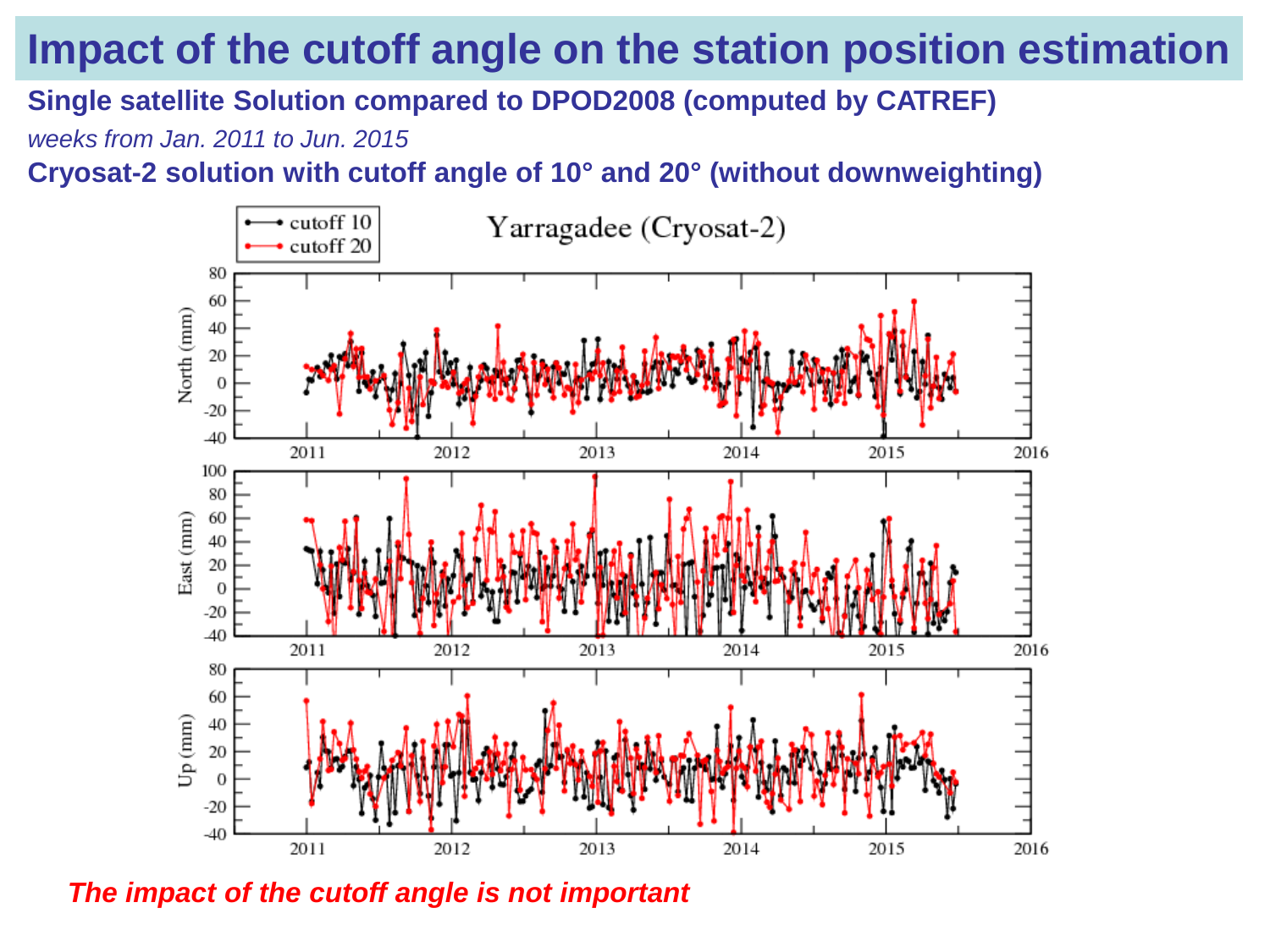## **Impact of the cutoff angle on the station position estimation**

**Single satellite Solution compared to DPOD2008 (computed by CATREF)**

*weeks from Jan. 2011 to Jun. 2015*

**Cryosat-2 solution with cutoff angle of 10° and 20° (without downweighting)**



*The impact of the cutoff angle is not important*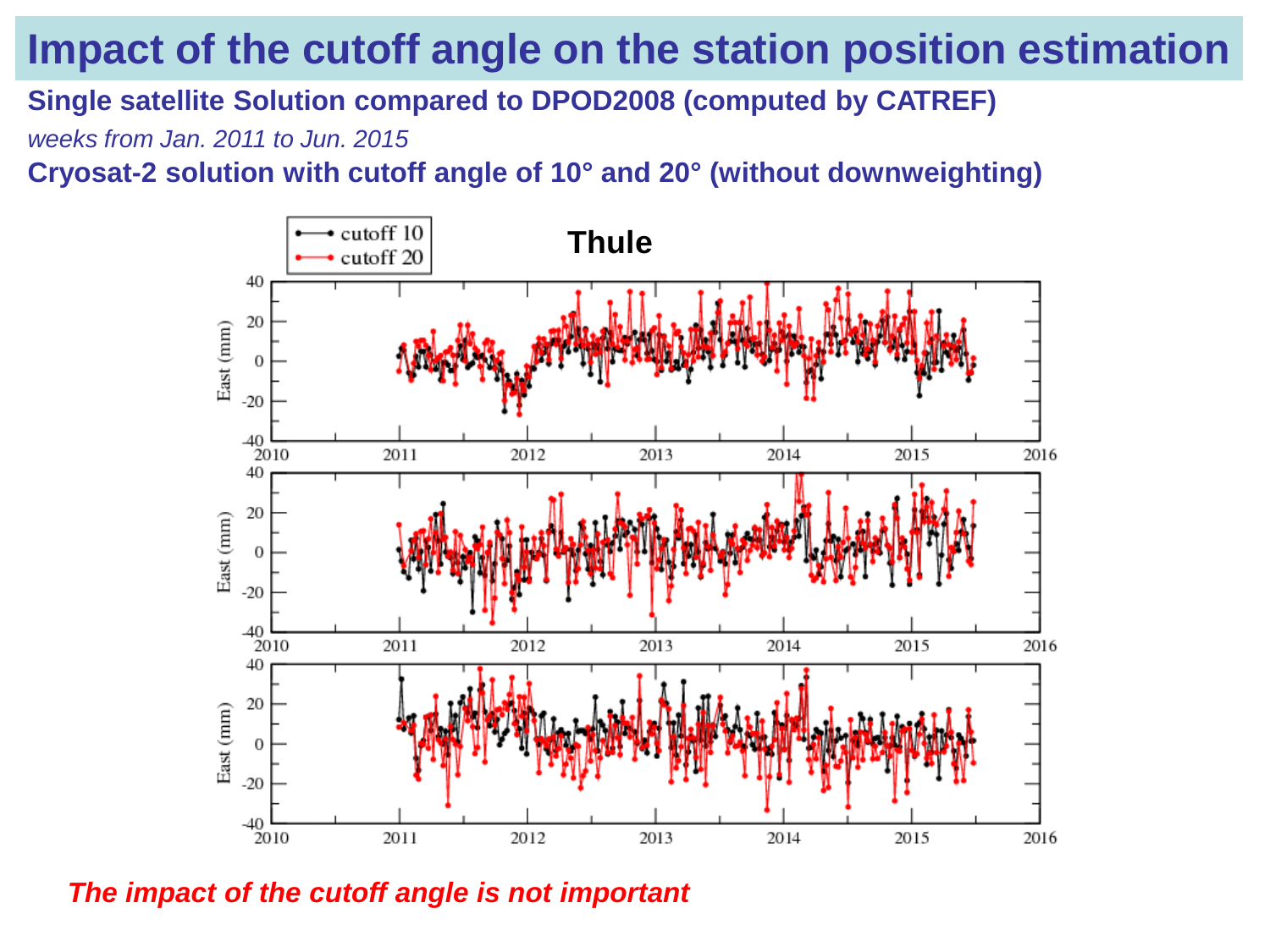## **Impact of the cutoff angle on the station position estimation**

**Single satellite Solution compared to DPOD2008 (computed by CATREF) Differences between the Jason-2 and Cryosat-2 solutions in NEU**

*Mean of weeks from Jan. 2011 to Jun. 2015*

**Jason-2 solutions with cutoff angle of 10° and 20° (without downweighting)**

| <b>Station</b>      | Jason-2 10° (in cm)<br><b>North</b><br>Up<br><b>East</b> |        |        | Jason-2 20°(in cm)<br><b>North</b><br><b>East</b><br>Up |        |        |
|---------------------|----------------------------------------------------------|--------|--------|---------------------------------------------------------|--------|--------|
| Cachoeira           | 4.5                                                      | 3.2    | 9.6    | 2.6                                                     | 5.4    | 5.5    |
| Arequipa            | $-2.5$                                                   | 2.9    | 9.4    | $-2.6$                                                  | 1.7    | 2.9    |
| Kourou              | $-3.2$                                                   | 0.2    | 2.8    | $-1.4$                                                  | 0.8    | 1.6    |
| Ascension           | 0.5                                                      | $-3.8$ | 6.2    | 0.9                                                     | $-3.6$ | 4.5    |
| <b>Saint Helene</b> | 5.6                                                      | $-0.6$ | 3.4    | 4.1                                                     | $-1.1$ | 1.9    |
| <b>Tristan</b>      | $-1.1$                                                   | 2.1    | $-2.5$ | $-1.4$                                                  | 0.6    | $-1.6$ |
| Santiago            | 8.5                                                      | 0.1    | 1.4    | 6.2                                                     | 0.1    | 0.9    |
| Libreville          | $-5.1$                                                   | $-1.2$ | 5.0    | $-1.9$                                                  | $-1.3$ | 1.9    |
| Yarragadee          | 0.5                                                      | 1.6    | 0.5    | 0.1                                                     | 1.9    | 1.4    |

*The cutoff angle has only an impact on the SAA stations for Jason-2 single satellite solution*